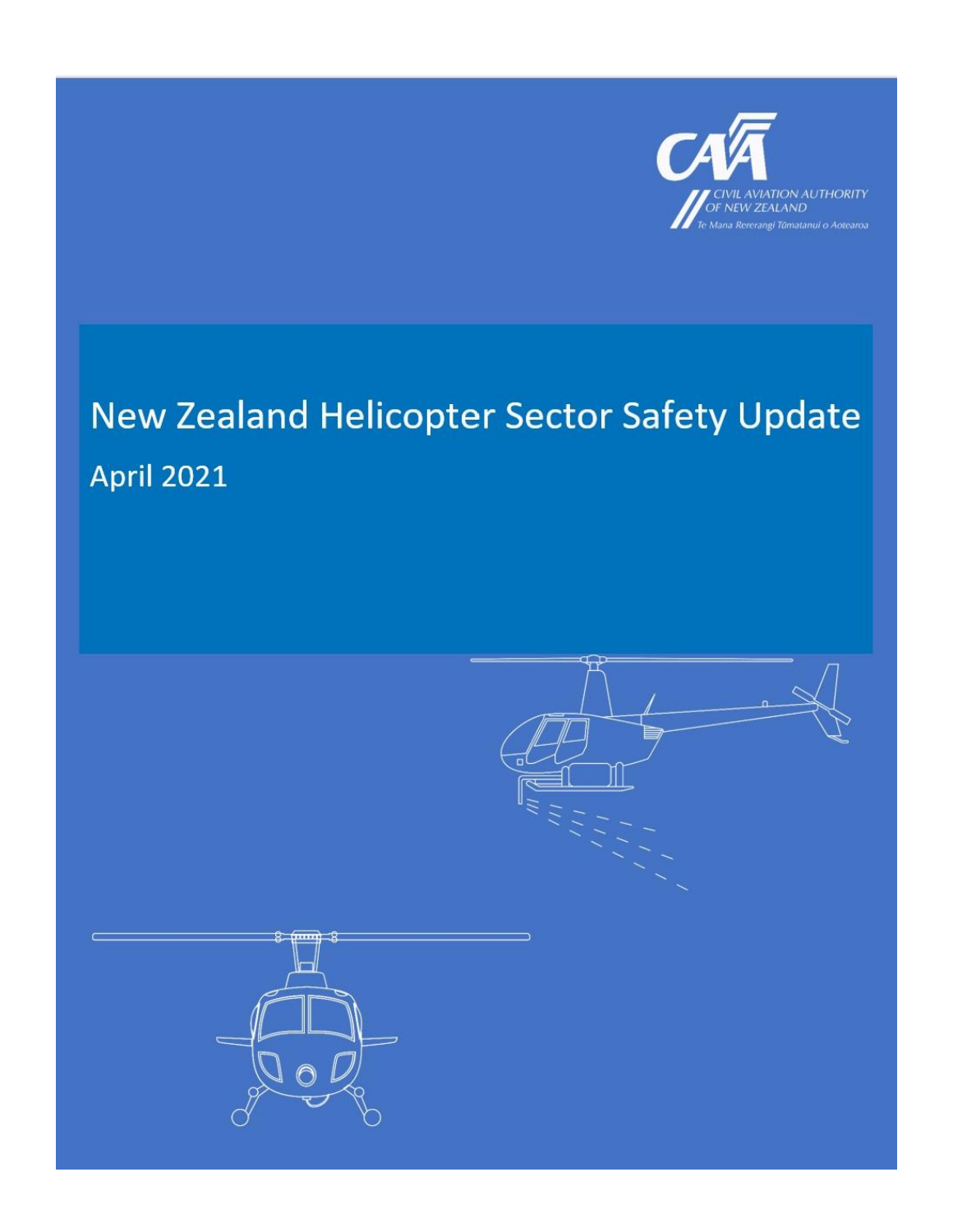## New Zealand Helicopter Sector Safety Update – April 2021

This is a further update on activity and safety performance in the helicopter sector, with activity and accident rate information current to December 2020. The report includes details of accidents and incidents for the purpose of raising awareness about risks and sharing lessons amongst the sector. Lastly, it includes a summary section with comments about risks and information gathered from surveys and operator assessments carried out in 2020 and the current and forecast operating environment, again for the purposes of risk awareness and safety management amongst operators. If you have questions or comments about the information then please contact me at [Joe.Dewar@caa.govt.nz.](mailto:Joe.Dewar@caa.govt.nz)

The update covers:

- Sector size and activity
- Fleet
- Safety performance accident rates
- Occurrences and risk management/SMS

### Activity – Flight Hours

Based on the activity data returns for 2020, overall there was a net 20% reduction in flight hours, i.e. the sector flew around 80% of the total hours that it did in 2019. Air transport hours were the most heavily impacted, with a 25% reduction in hours, followed by other commercial operations with a 20% reduction. Agricultural hours only saw a 3% reduction. The reduction in hours varied by region and operator type. For multi-role operators it was evident in the reporting that CTO and agricultural operations were able to take up some (although not all) of the slack from the reduction in scenic and passenger transport work; Part 135-only operators in the lower South Island and the West Coast reported more significant reductions in activity than others.

The charts below show the quarterly hours per sector by operation/activity type.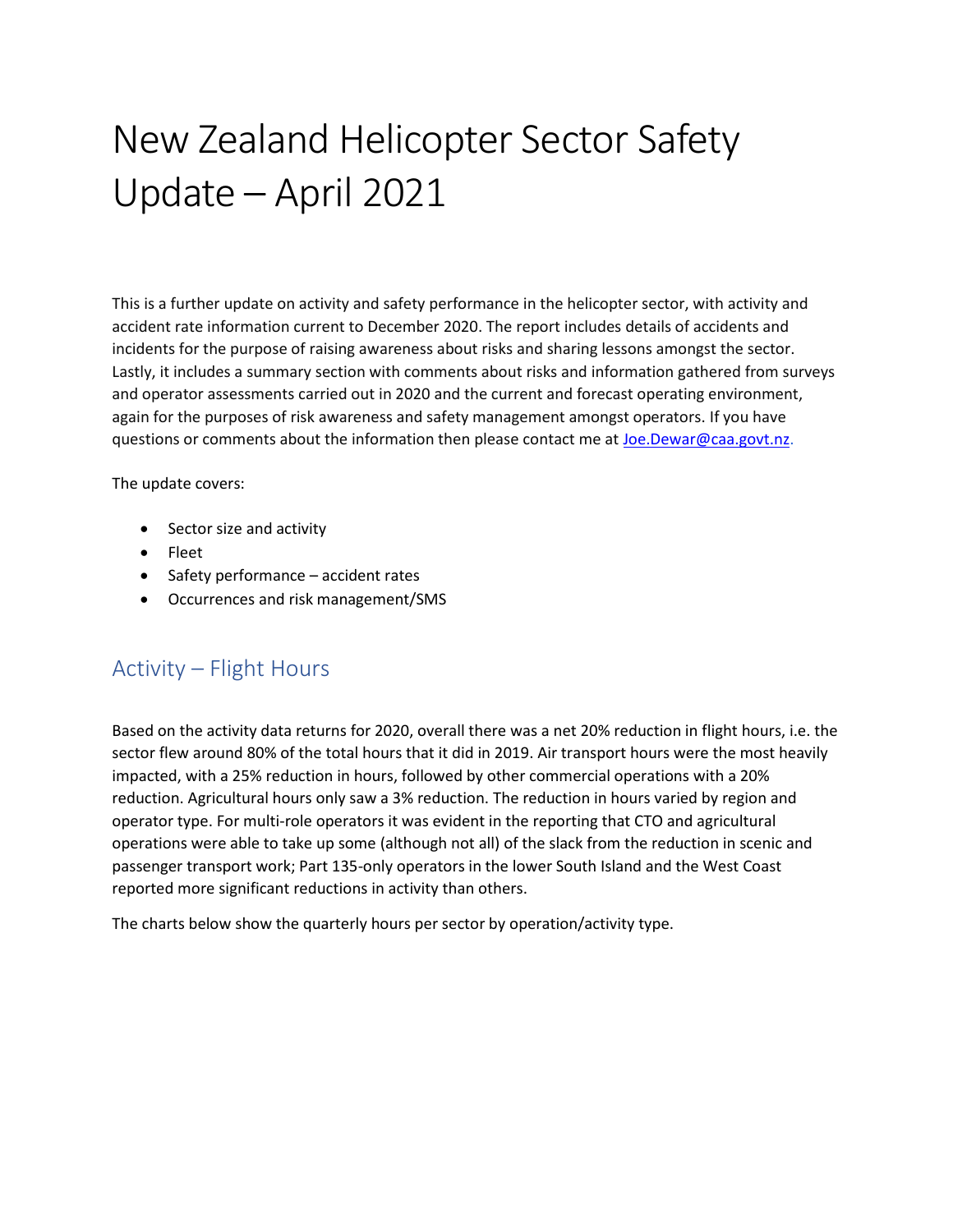



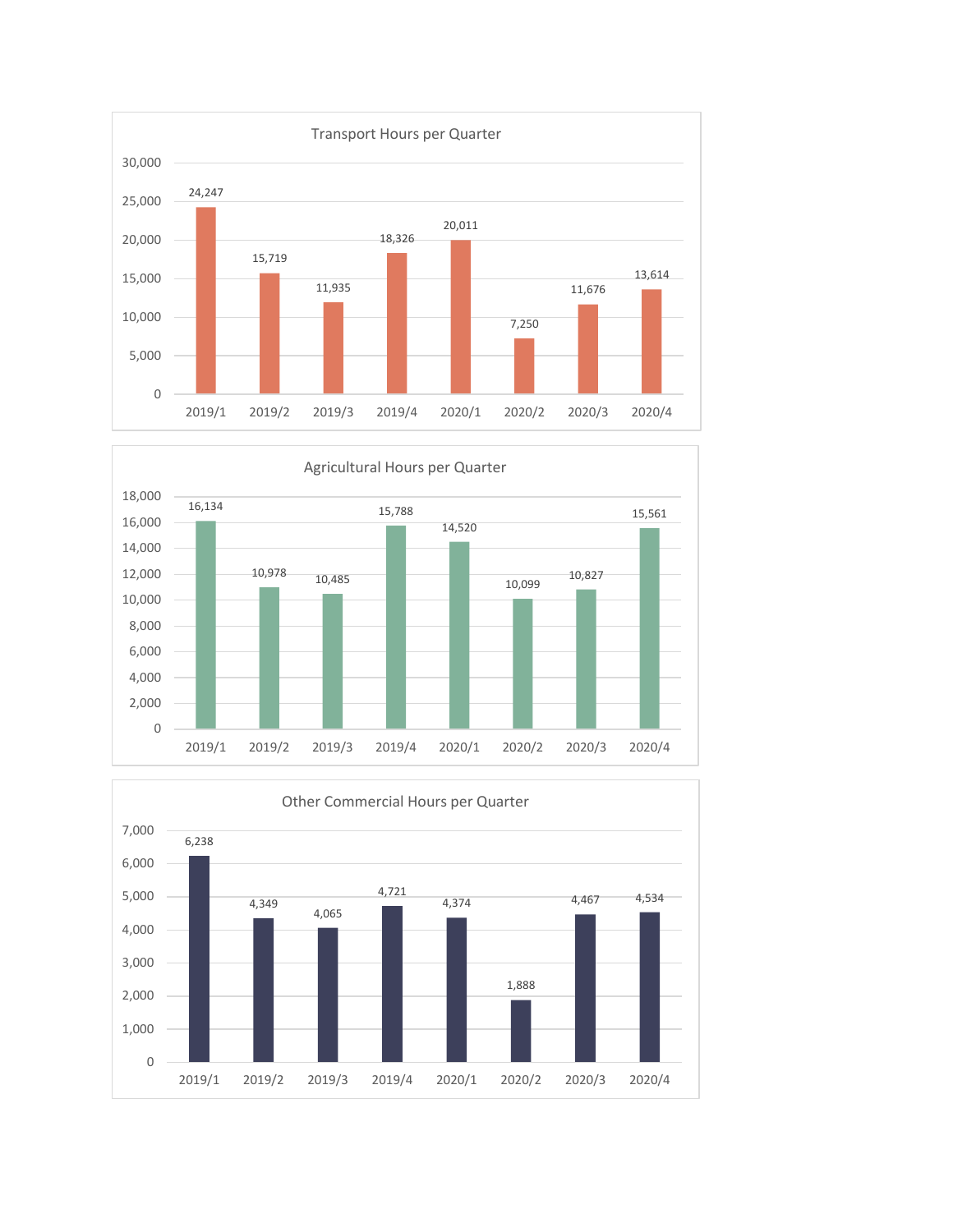

 $\blacksquare$  Transport  $\blacksquare$  Agricultural  $\blacksquare$  Other Commercial  $\blacksquare$  Private

40%

## Fleet

The purpose of the fleet information below is to highlight changes to the helicopter fleet over time. The two charts below compare the number of active helicopters on the register in 2014 and then in March, 2021. There are some key points to note here. The first is the rise in the number of AS 350 machines, which now have become the main multi-role helicopter in New Zealand. Active Robinson Helicopter machine numbers have reduced, particularly the R22. Lastly, BK 117 machine numbers have almost doubled in the seven-year period covered.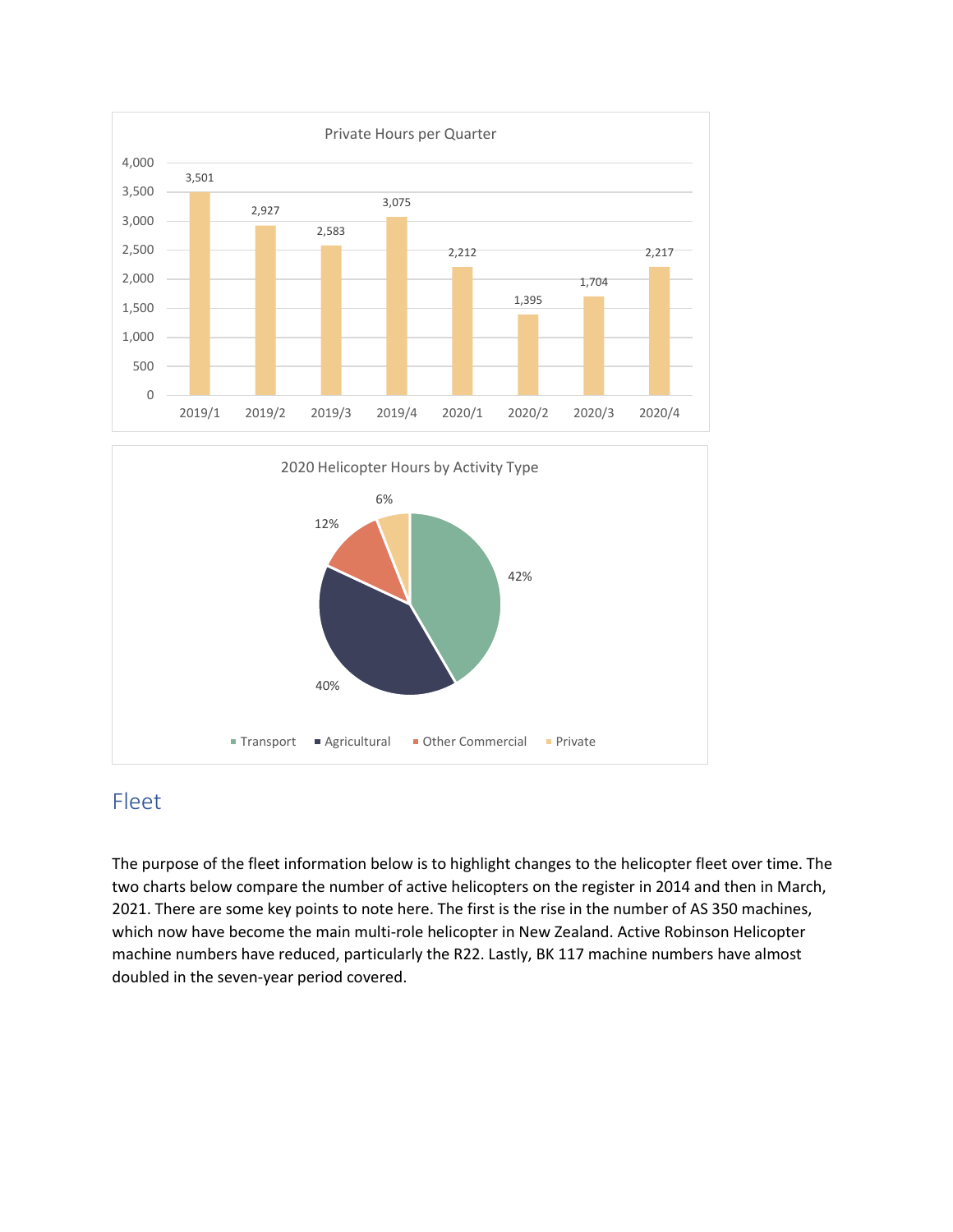



## Safety Performance – Accident Rates

This section covers the accident rates and then the details of accidents in 2020. Despite the reduction in activity in 2020 the air transport accident rate continues to decline, while it is a different picture for the agricultural and other commercial sectors. Agricultural operations in particular have seen a sharp increase in the accident rate, with three accidents in the last quarter of 2020; two wirestrikes and one MRB strike with a loading vehicle.

• Air transport operations: 1.83 per 100,000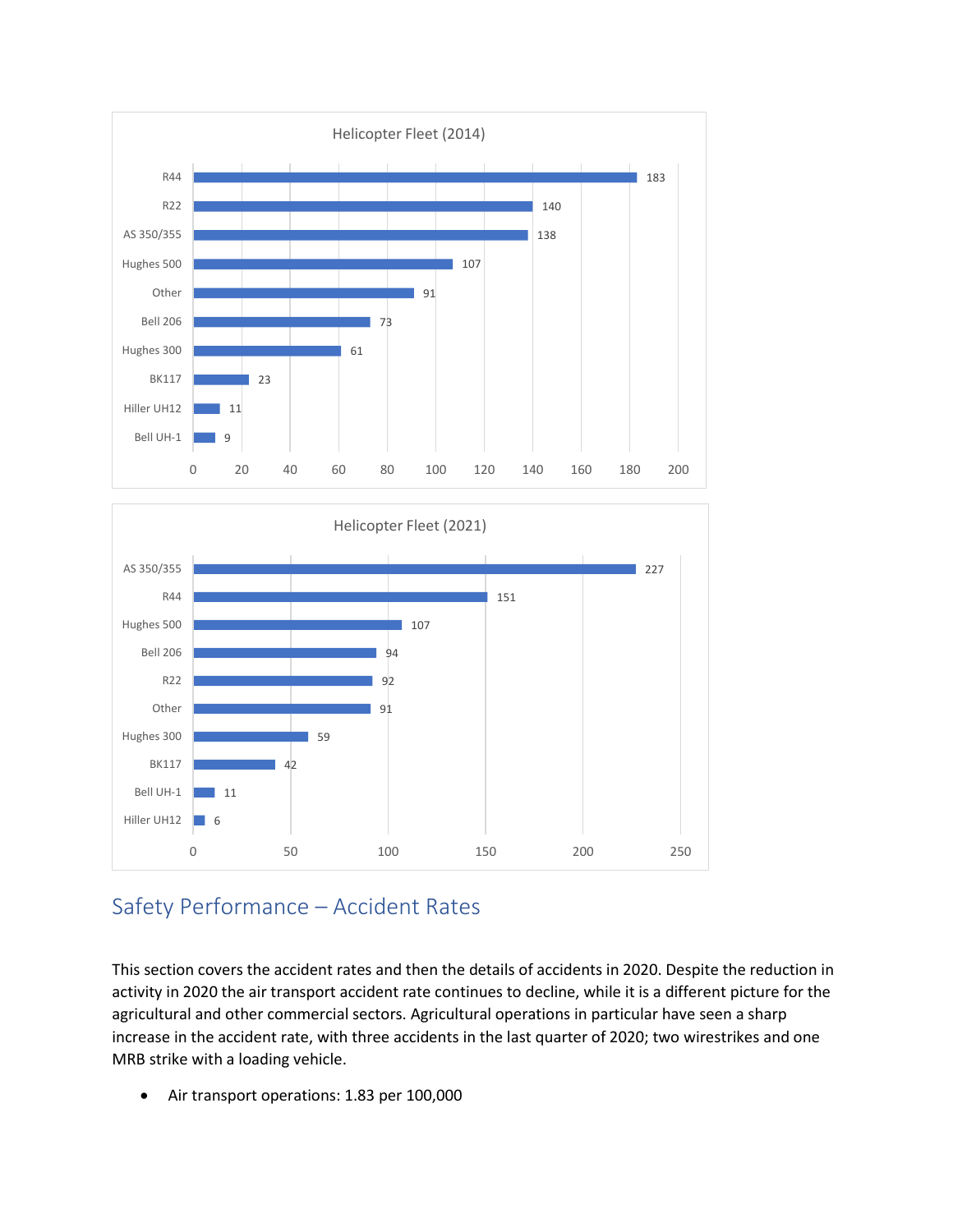- Agricultural operations: 7.11 per 100,000
- Other commercial operations: 14.96 per 100,000
- Private operations: 23.26 per 100,000 (preliminary activity data for non-commercial operators is still being entered)



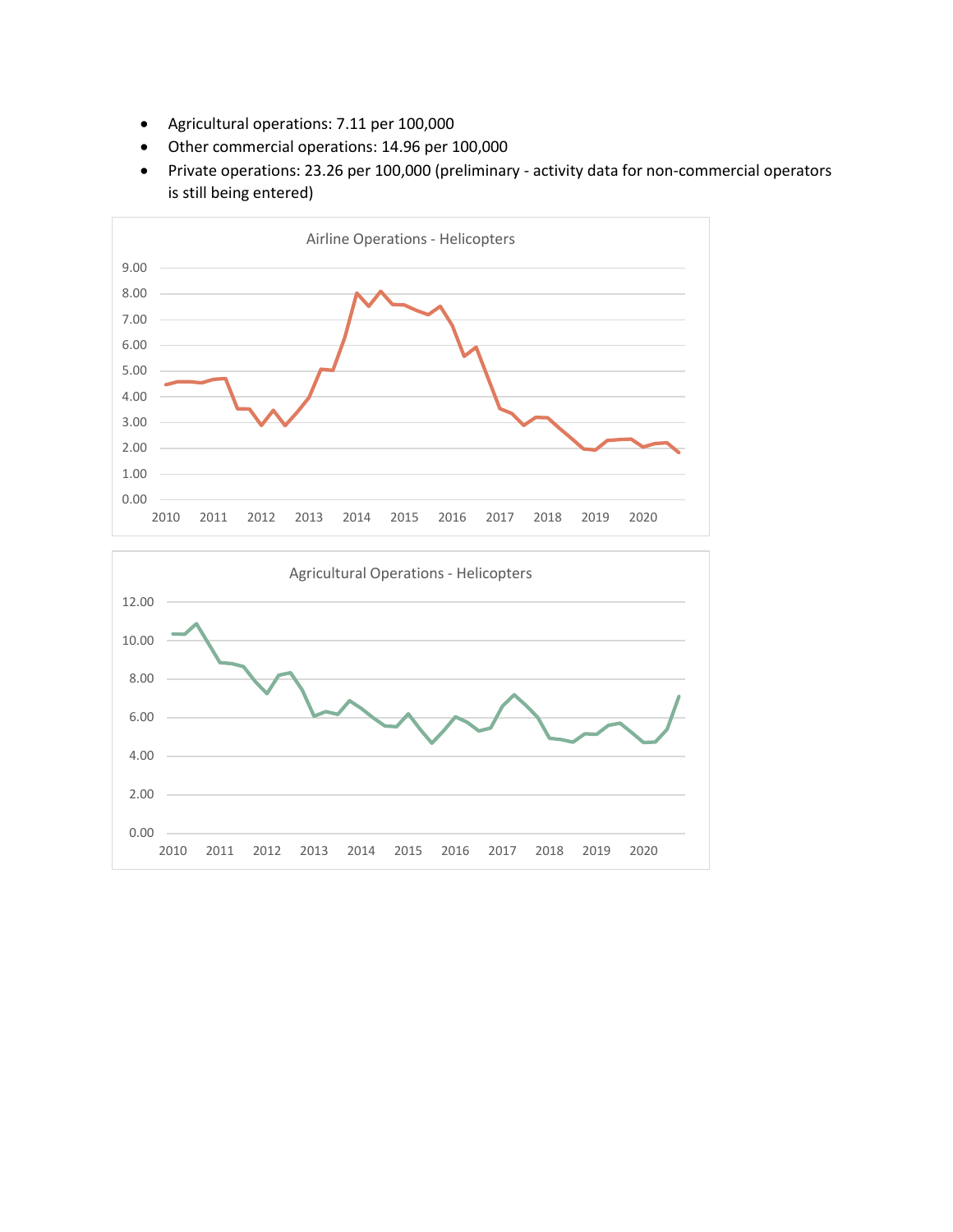



## Accident Summaries

| November | R <sub>22</sub> | Forced landing accident. Tail Rotor strike. T/R blades came in contact with a tree and<br>departed the aircraft. Pilot put the aircraft onto the ground upright, but the Main rotor<br>Blades struck a tree. There were no injuries, but damage to aircraft. Due to Covid-<br>related delays on sourcing parts for repair the aircraft has not returned to service since<br>the incident. Recurrent training in confined area operations and mountain flying carried<br>out by the operator.             |
|----------|-----------------|----------------------------------------------------------------------------------------------------------------------------------------------------------------------------------------------------------------------------------------------------------------------------------------------------------------------------------------------------------------------------------------------------------------------------------------------------------------------------------------------------------|
| November | Hughes<br>500   | Take-off accident. During a Part 91 deer recovery operation the helicopter lifted from<br>the river bed, the right hand skid hooked under a small dead branch causing the aircraft<br>to pitch forward and roll onto its left side destroying the main rotor blades and severing<br>the tail boom. There were no injuries. The investigation report determined that<br>"Causation was virtually certain to be the result of pilot error resulting from a situational<br>awareness failure." And further: |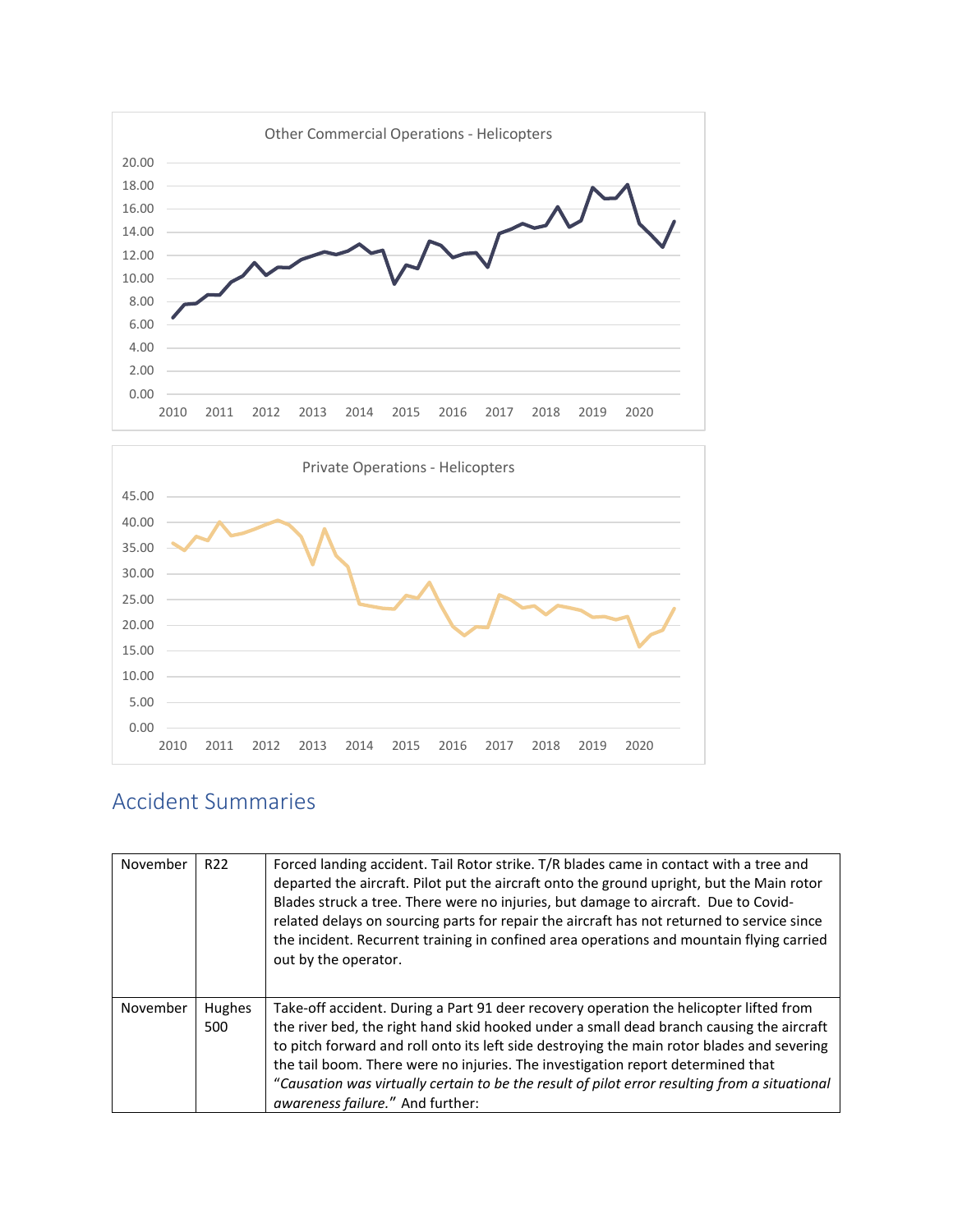|          |                         | "During the landing and subsequent take-off, the pilot failed to identify the hazard in the<br>riverbed through a combination of failing light, limited colour/contrast definition (log<br>against riverbed) and a lack of situational awareness - haste, failing to properly assess<br>the landing site and placing both the landing and take-off area within a blind spot on<br>account of the extended instrument panel found in that aircraft model."                                                                                                                                                                                                                                                                                                                                                                                                                                                           |
|----------|-------------------------|---------------------------------------------------------------------------------------------------------------------------------------------------------------------------------------------------------------------------------------------------------------------------------------------------------------------------------------------------------------------------------------------------------------------------------------------------------------------------------------------------------------------------------------------------------------------------------------------------------------------------------------------------------------------------------------------------------------------------------------------------------------------------------------------------------------------------------------------------------------------------------------------------------------------|
| December | R44                     | Wire Strike. During ag spraying operation the helicopter flew through a set of power<br>wires. Precautionary landing carried out. There were no injuries but there was damage<br>to the main rotor blades and mast. The accident is under investigation.                                                                                                                                                                                                                                                                                                                                                                                                                                                                                                                                                                                                                                                            |
| December | EC120                   | Fatal Helicopter Accident. The helicopter on approach was observed to turn and<br>commenced a spiral descent impacting the beach/sea. There were two fatal injuries,<br>three serious. TAIC are investigating the accident.                                                                                                                                                                                                                                                                                                                                                                                                                                                                                                                                                                                                                                                                                         |
| December | R44                     | Wire Strike. During spraying operations the helicopter skids made contact with wires,<br>the helicopter landed heavily. The pilot sustained moderate injuries and there was<br>extensive damage to the helicopter.                                                                                                                                                                                                                                                                                                                                                                                                                                                                                                                                                                                                                                                                                                  |
| December | Cabri<br>G <sub>2</sub> | Loss of power resulting in a Heavy landing near Tekapo.                                                                                                                                                                                                                                                                                                                                                                                                                                                                                                                                                                                                                                                                                                                                                                                                                                                             |
| December | Hughes<br>500           | Main Rotor Strike. After approaching the fertiliser loader and maneuvering to place the<br>bucket under the hopper the main rotor blades contacted the loader boom and<br>destroyed the helicopter, the operator notified the CAA, supplied photos and received<br>clearance to relocate the wreckage and then conducted an internal investigation<br>submitting it to the CAA.<br>The report concluded that the root cause was a loss of situational awareness with<br>contributing factors of lack of landing reference markers providing landing guidance,<br>potentially some fatigue related influence as the pilot has a new baby at home with<br>disturbed sleep patterns and a ute onsite creating a distraction.<br>The operator instigated a review and instigated an amendment to the procedure for the<br>use of landing markers and amended the hazard register with regards to Fatigue<br>Management. |

## Maintenance and Defect Reports

Below is a selection of defect and maintenance reports from 2021 to date.

#### **January 2021**

**R44**

#### **Clutch**

Pilot felt a 'Bang' through the airframe while pulling power at the end of a downhill spray run. Subsequent power changes could not replicate the 'Bang'. After consultation with engineering, spray job stopped, and helicopter ferried to maintenance with no abnormalities. At maintenance clutch oil flush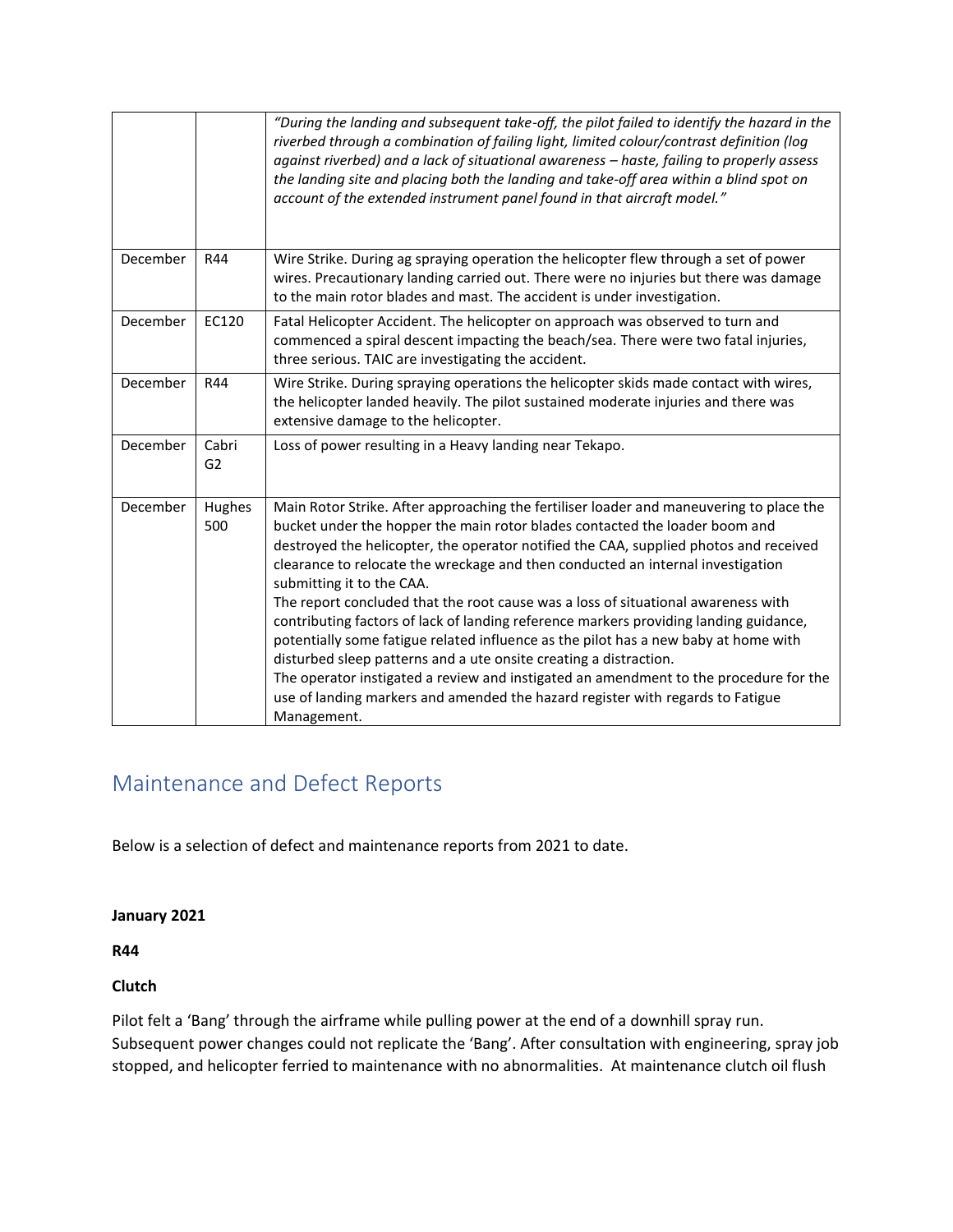carried out and significant metal contamination found. Clutch Assembly replaced with PWS item. The engineer determined it was likely from possible sprag break up.

**January 2021**

**Hughes 500**

#### **Door striker fault**

Co-pilot door found to be not latching on all strikers. Lower striker found to have loop missing, possibly knocked off by passenger disembarking. Lower striker replaced with new striker. Image below:



#### **January 2021**

**EC 120**

#### **Door fitment**

During pre-flight it was noted the pilot's door had been incorrectly refitted after maintenance (involving ATSB installation). The hinge mechanism had been incorrectly routed in such away the emergency release mechanism would have failed to jettison the door if selected. Door refitted correctly.

**January 2021**

**R44**

#### **Seat harness**

Shooters Improvised harness failure. The shooter had his harness hooked to 2 carabiners attached to the bottom seatbelt and was undoing them to get out of the helicopter when the seat belt came away from the metal attached to the aircraft.

The carabiners were hooked through the wire of the locking mechanism of the seat belt, the connecting side of the seatbelt was hooked up out of the way. The co-pilot buckle was used outside of its intended purpose. Defective item replaced. The shooter's seatbelt (front left) broke away from the aircraft due to apparent fatigue caused by repetitive use in a manner that wasn't fit for purpose.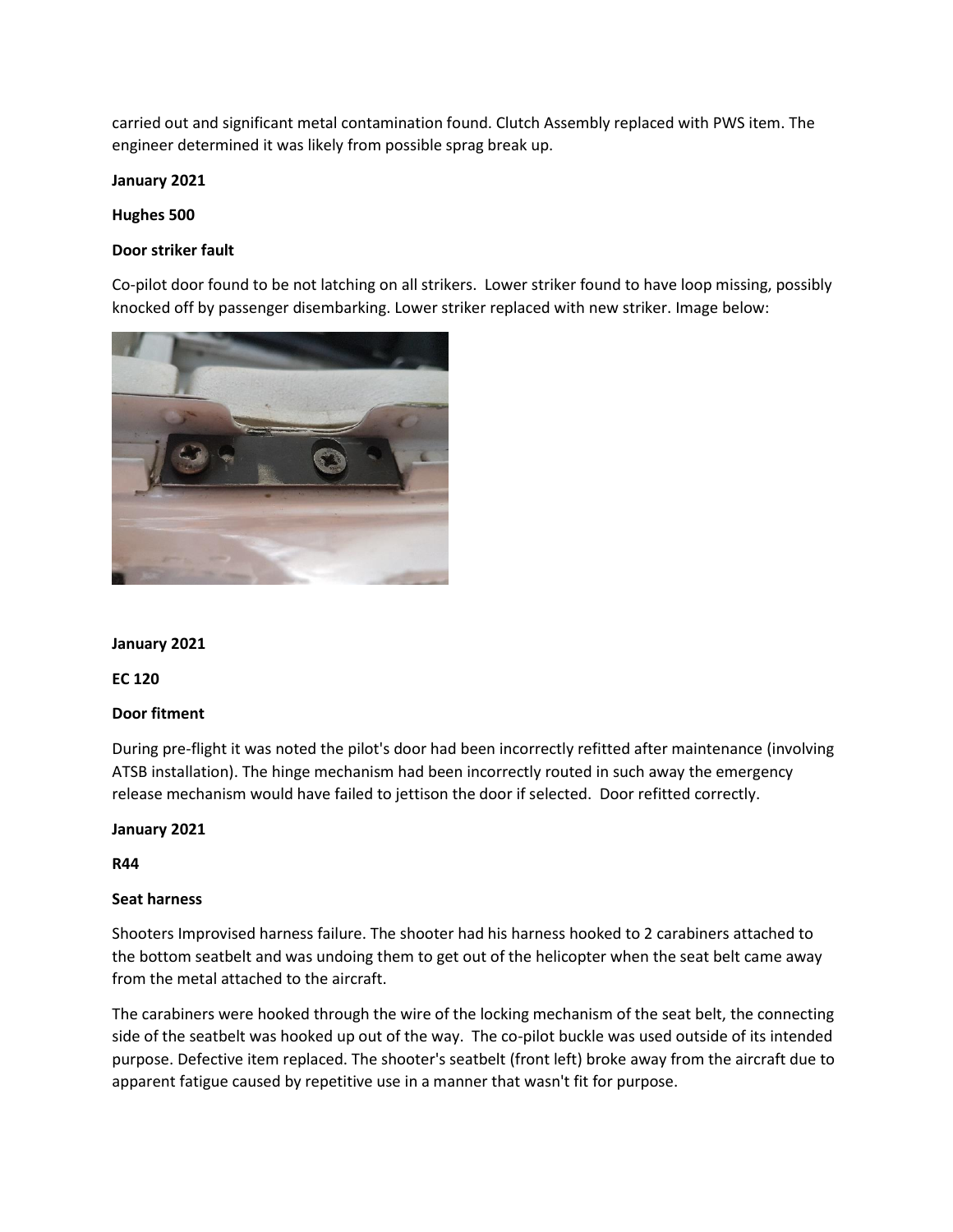The initial response was to rig up a harness restraint utilising the rear seatbelts. This was identified as not being an acceptable measure because of airworthiness/design issues with the usage of seatbelts outside of their intended scope.

Image below:



#### **February 2021**

**Hughes 500N**

#### **Clutch assembly**

During routine maintenance, it was noted the Overrunning Clutch oil level was zero. The clutch assembly purchased through Maintenance Company 3rd August 2020, which was supplied via MD Helicopters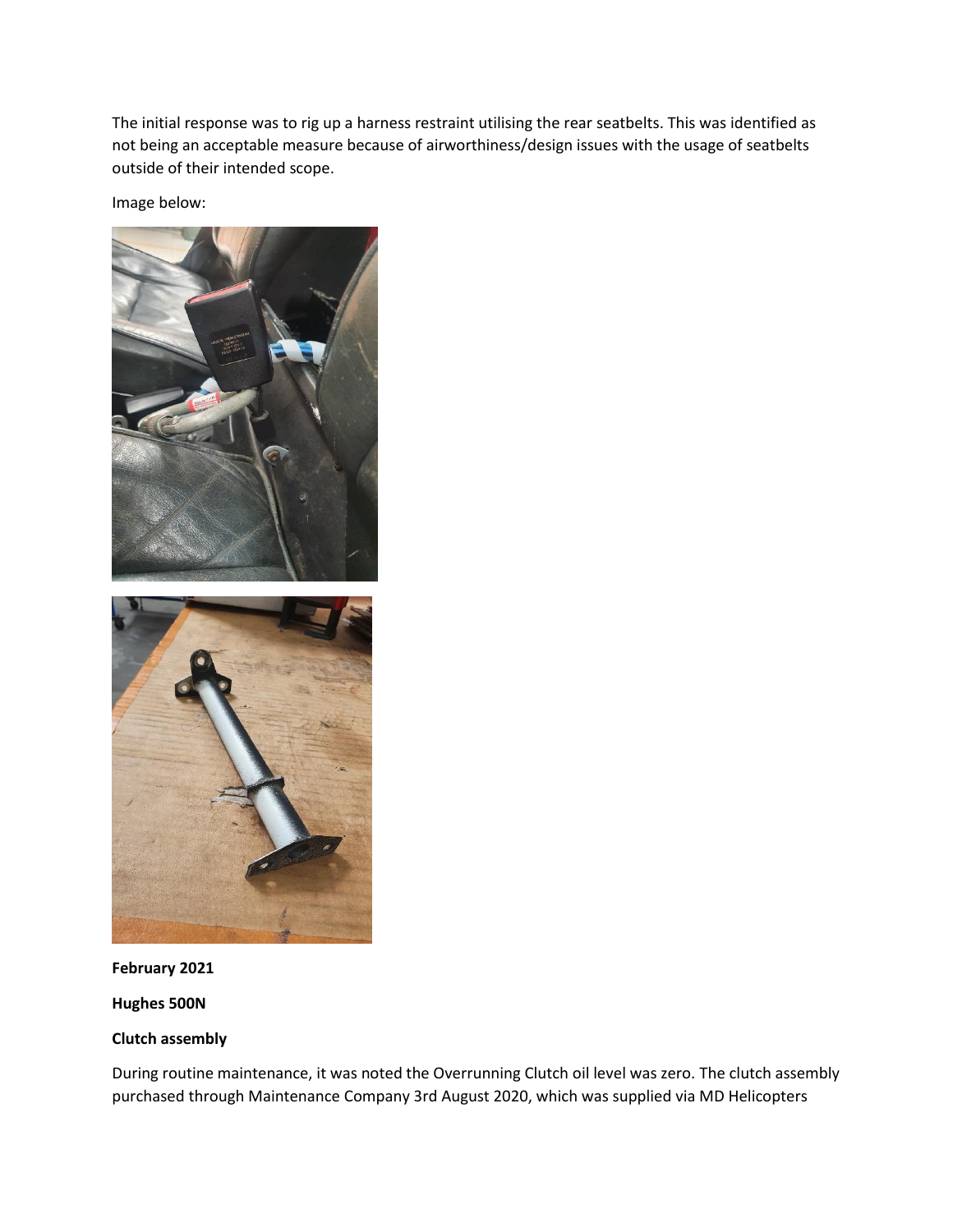from O/H supplied on 8130 # W18-030. Found the upper housing O' Ring missing from clutch assembly. Missing part caused the clutch to dump its oil, leaving it running dry for 100hrs. Clutch removed and sent to Maintenance Company for warranty claim. Images below:

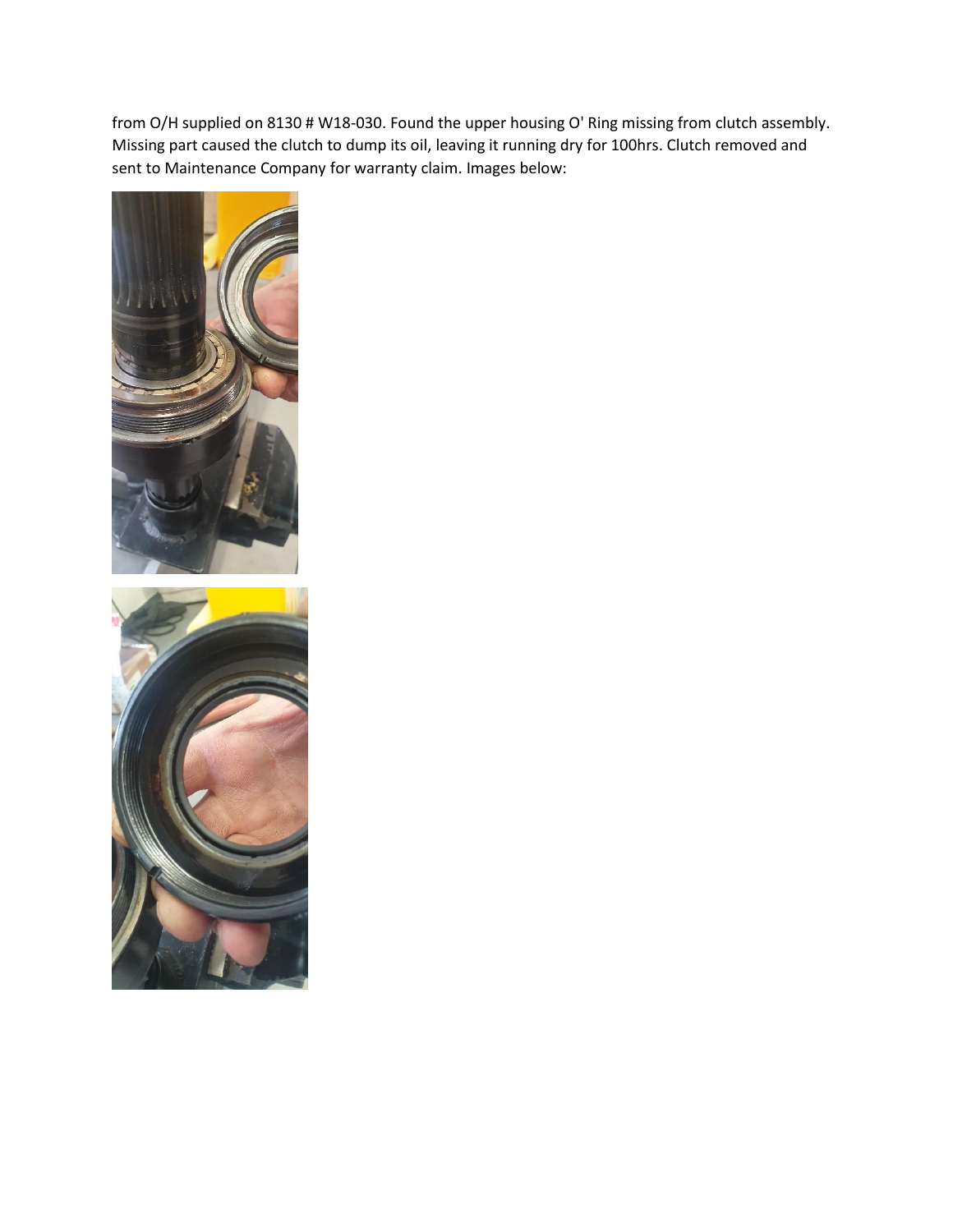#### **February 2021**

**R44**

#### **Cylinder failure**

While on the take off / climb phase of flight from the load site in paddock, conducting spray ops. The pilot heard a bang followed by high frequency vibration through the a/c accompanied with a loss of power. The pilot jettisoned spray load and made an emergency landing in the paddock in front. The a/c once on ground was running very rough although the temps and pressures were all in the green. Maintenance found #1 cylinder inlet valve had failed at the collet groove. The valve was struck by the piston, bending and jamming the valve in the guide.

#### **March 2021**

#### **AS 355**

#### **Loose cable jam nuts**

During pre flight inspection the pilot noted #2 FCU input cable jam nuts were loose – this was a maintenance and duplicate inspection failure. A safety card was raised, Maintenance provider notified and both sides checked. Meeting with maintenance provider to be carried out. Image below:

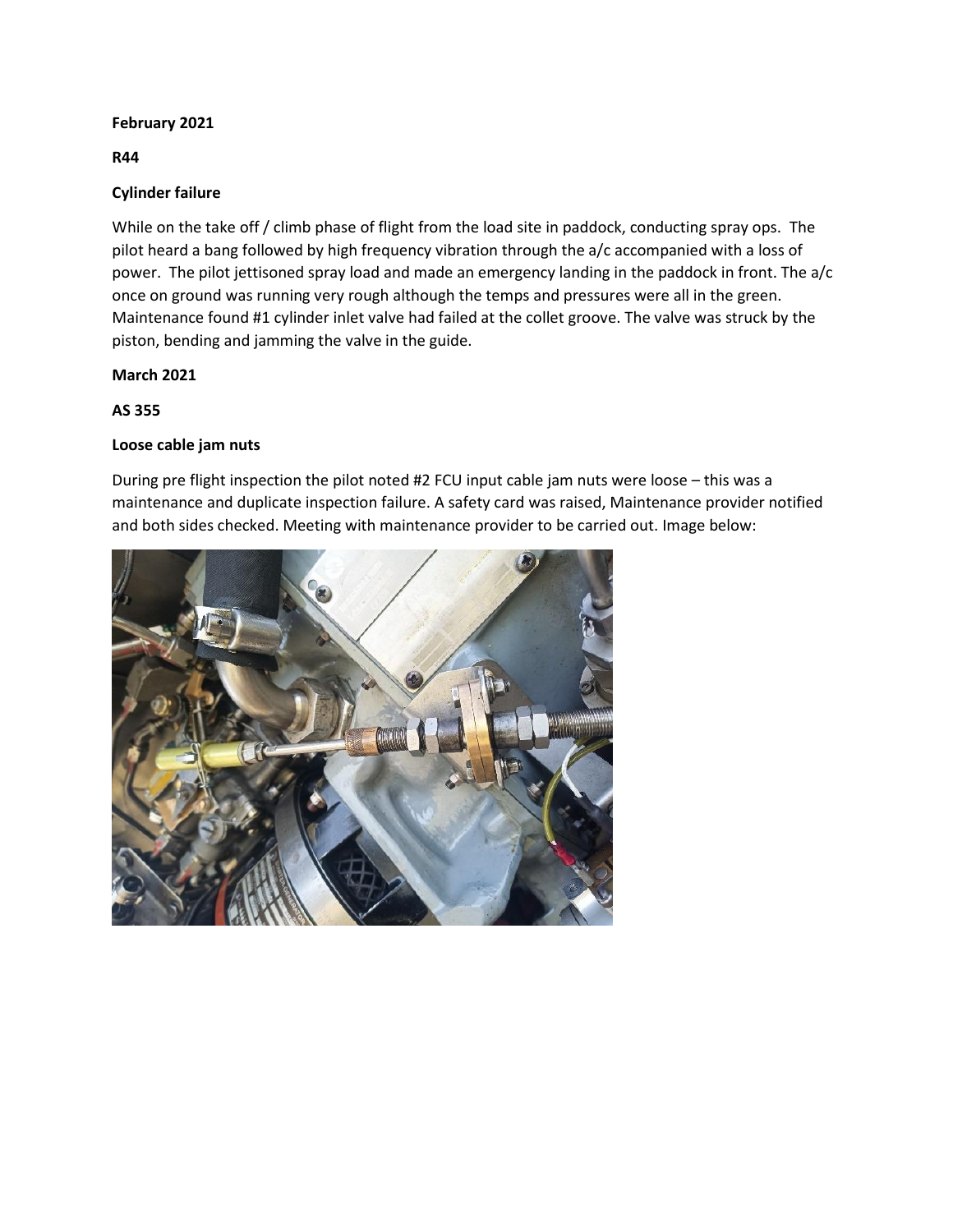**March 2021**

**As 350**

#### **Droop stop supports**

Upon shut down the pilot detected a metallic noise coming from the rotor system. On inspection found two of the M/R droop stop supports broken. The damage was likely caused by continued operation from a sloped landing site causing blade droop stop contact with M/R blade droop stops. Defective parts removed, area inspected IAW the manufactures recommendations and new parts installed. Image below:

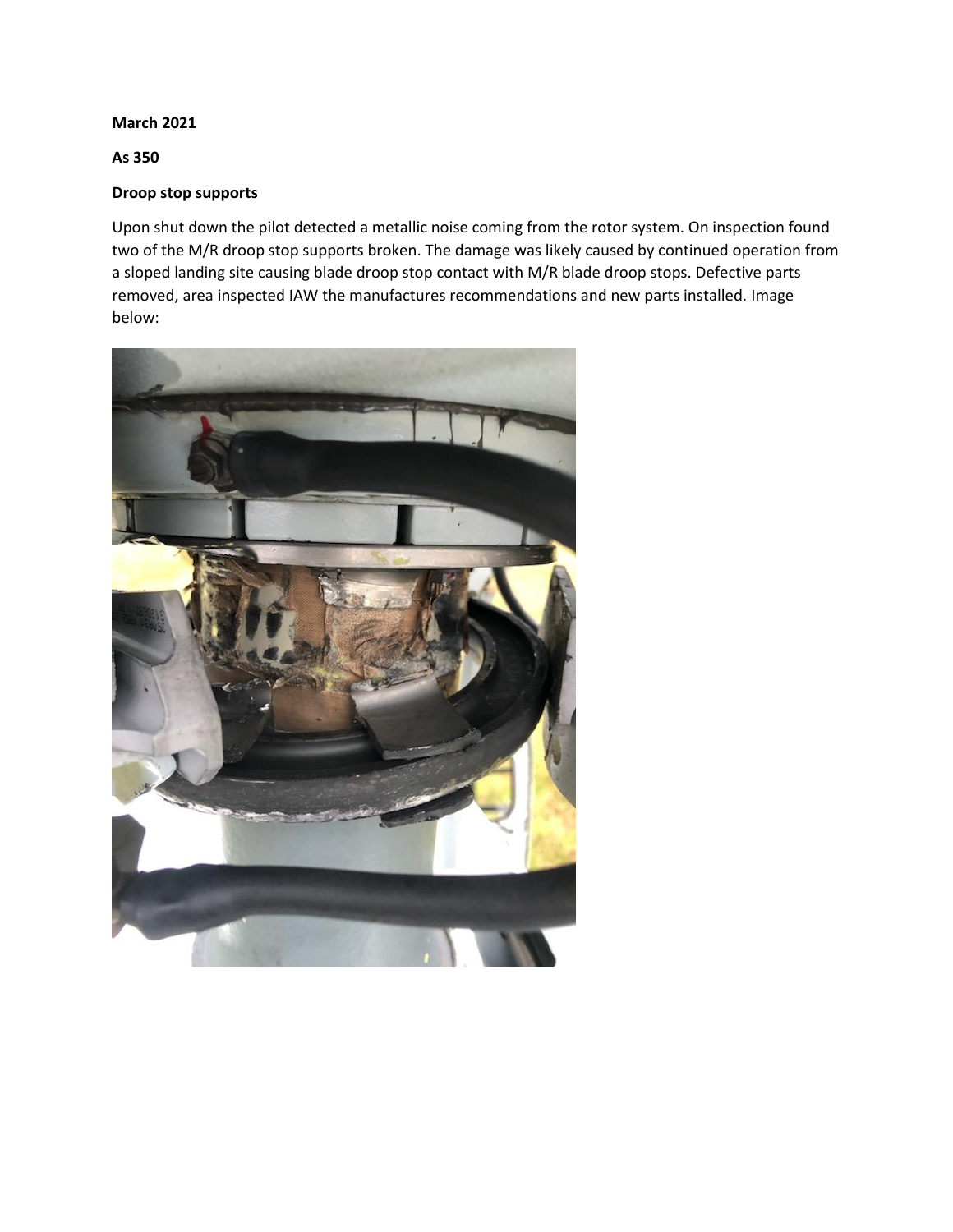#### **March 2021**

#### **BK 117**

#### **Door hinge fasteners**

Both BK117 cockpit doors (LHS and RHS) have delamination and corrosion around door hinge fastener around carbon fibre repair. Fasteners "pulled through" carbon fibre doubler patch. Preliminary observations show potential doubler thickness "jamming" at the hinges adding loading to the door hinges.

#### **March 2021**

**AS 350**

#### **External load equipment**

While undertaking a gravelling job the pilot experienced an uncommanded hook release in flight. After delivering a load of gravel to the walking track the pilot began to move forward to return to the staging area. In the turn to the right they noticed they noticed the load swing out to the left and then felt it release, falling approx. 25 feet, 50 metres away from the work site. The bucket sustained minor damage – one bent leg.

On inspection the pilot saw the barrel housing going into the hook had sheared off. This caused the internal manual release cable tensioned resulting in the hook opening.

#### **April 2021**

**AS 355**

#### **Rag ingestion**

Power Loss During Maintenance Flight. On a maintenance fight, departing from Ardmore Airport at approximately 500 ft & 80 knots # 1 engine spooled back to idle. Returned to Ardmore and carried out OEI landing. It was found a rag left in the engine bay had been sucked into the #1 engine intake grill but had also snagged on a cable attachment and pulled the cable which led to the engine power rolling back to idle.

### Ground Handling/Flight Discipline Occurrences

#### **January 2021**

**Bell 206**

#### **Ground Handling**

Helicopter spraying operations commenced with the helicopter taking off to the North. The site had an uphill slope on the East side and the grass was long. The machine was being loaded with a portable mixing unit from a creek. As operations progressed, the forecast southerly wind change arrived so the helicopter started taking off to the South. During the 2nd T/O the outer port boom picked up the 35mm canvas loading hose. The loader driver saw this and immediately called the pilot using his helmet VHF,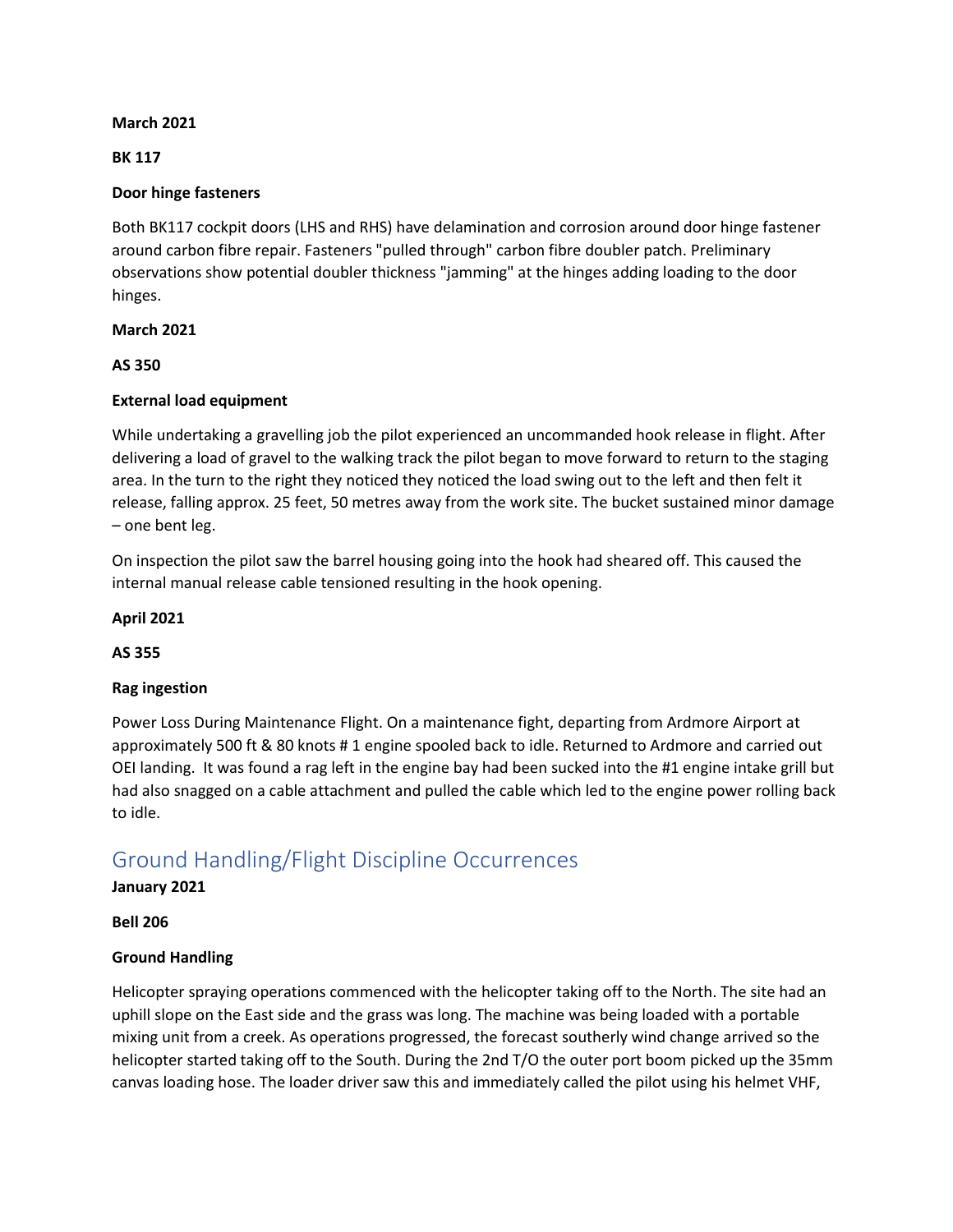and said 'Stop." The pilot spotted the hose and quickly yawed the machine to the left at which point the hose fell clear. The helicopter had only travelled 4-5 metres when the hose was spotted.

The loader driver would have normally been standing at the boom end on the left hand side signalling a thumbs up (all clear) to the pilot but on this flight he wanted to check the load size on both sight glasses (one on each side) so he was standing on the right as the machine took off.

The spray gear was inspected and no fault found. The helicopter was flown to base. The operator's investigation reported noted that: "*In Agricultural Work, flight safety relies on routine. When the routine changes the operator requires the crew to "take five", reset and reassess the risks before continuing. The SOP requires that the loading hose is positioned behind the booms. Neither of these procedures were followed after the wind change."*

**January 2021**

#### **Hughes 500**

#### **Loose Items – Cockpit**

The pilot reported that as they were flying to a block to apply fertilizer they felt something hitting their leg. They looked down and noticed their hat spinning from the air flow as the door was off. Before they had a chance to react it caught the air and blew out of the cabin and made contact the Tail rotor. Knowing it had made contact due to the smallest vibration felt in the pedals the pilot immediately landed and shut machine down. The pilot's investigation report noted that: "*Prior to the incident I was on the ground and was making a phone call. As I got out of the helicopter I tucked my hat between the seats in the front and forgot about it. As I did the I must have poked it through far enough that it either went all the way through or when I re-sat back down that a gap opened up between the seats where it fell through to the ground in the cabin where remained un noticed. Ensure when having left the helicopter to do a re-check for loose items when re-entering the aircraft prior to starting up."*

#### **March 2021**

#### **Hughes 500**

#### **Passenger occurrence**

While ferrying ground crew passengers onto Mid Dome the helicopter landed and the crew foreman unloaded the front passenger and then was about to unload the rear passenger, when pilot noted the front passenger was walking upslope so he lifted into the hover while she was guided by the crew foreman in the right direction. They had been briefed prior to the op about not walking upslope.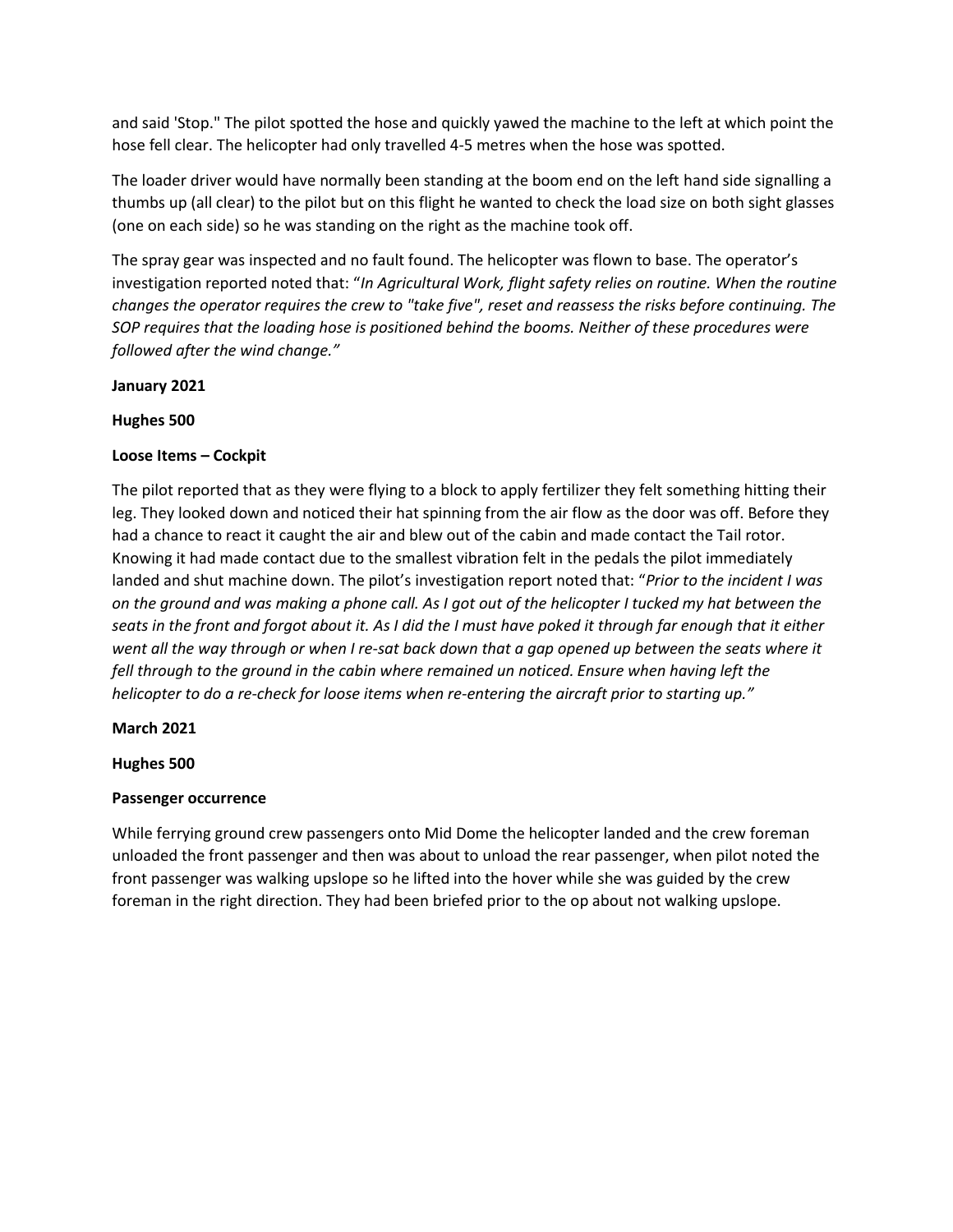#### **February 2021**

**R44**

#### **Ground handling**

The pilot went to take off before the loader had removed the filler tap. The pilot saw the loader move away from the helicopter and thought he had finished, however the pilot did not see loader tell him to stop. The filler tap slipped out of the spray tank.

The investigation determined identified that both the loader and the pilot were relatively inexperienced and hadn't worked together a lot which may have impacted their communication and adherence to the SOPs.

A change of wording was made to the SOP to highlight the "Pilot get visual okay prior to each lift off" step and to check "tap out, feels good" pause before lifting.

## External Load Operations and Third Parties

**January 2021**

**AS 350**

#### **Rigging**

Whilst lifting old Mesh/Matting off the hillside at SR42 for Geovert the mat that was manufactured by Geovert came away from the main load attached to the helicopter longline and subsequently fell into the sea adjacent to site, the helicopter carried on safely to the destination point and safely and deposited the load at the intended laydown area.

The investigation identified that the material being lifted was different from what was usual or expected and was more fragile resulting in it breaking up during the lifting process.

Procedures put in place to increase level of communication about the product being lifted and the required rigging technique.

#### **February 2021**

**AS 350**

#### **Rigging**

A third party reported an item possibly a short length of timber coming free from underslung load and falling into the ocean. Pilot was not aware of this happening and the client who was receiving the loads is yet to confirm if any items are missing.

DOC have released an internal safety report as a result of this occurrence stating that plastic strapping tape shall not be the sole method of strapping loads such as packs of timber. One of the arguments being that this method cannot be readjusted in the field very easily - as a result the operator has amended their lifting procedures (SOP).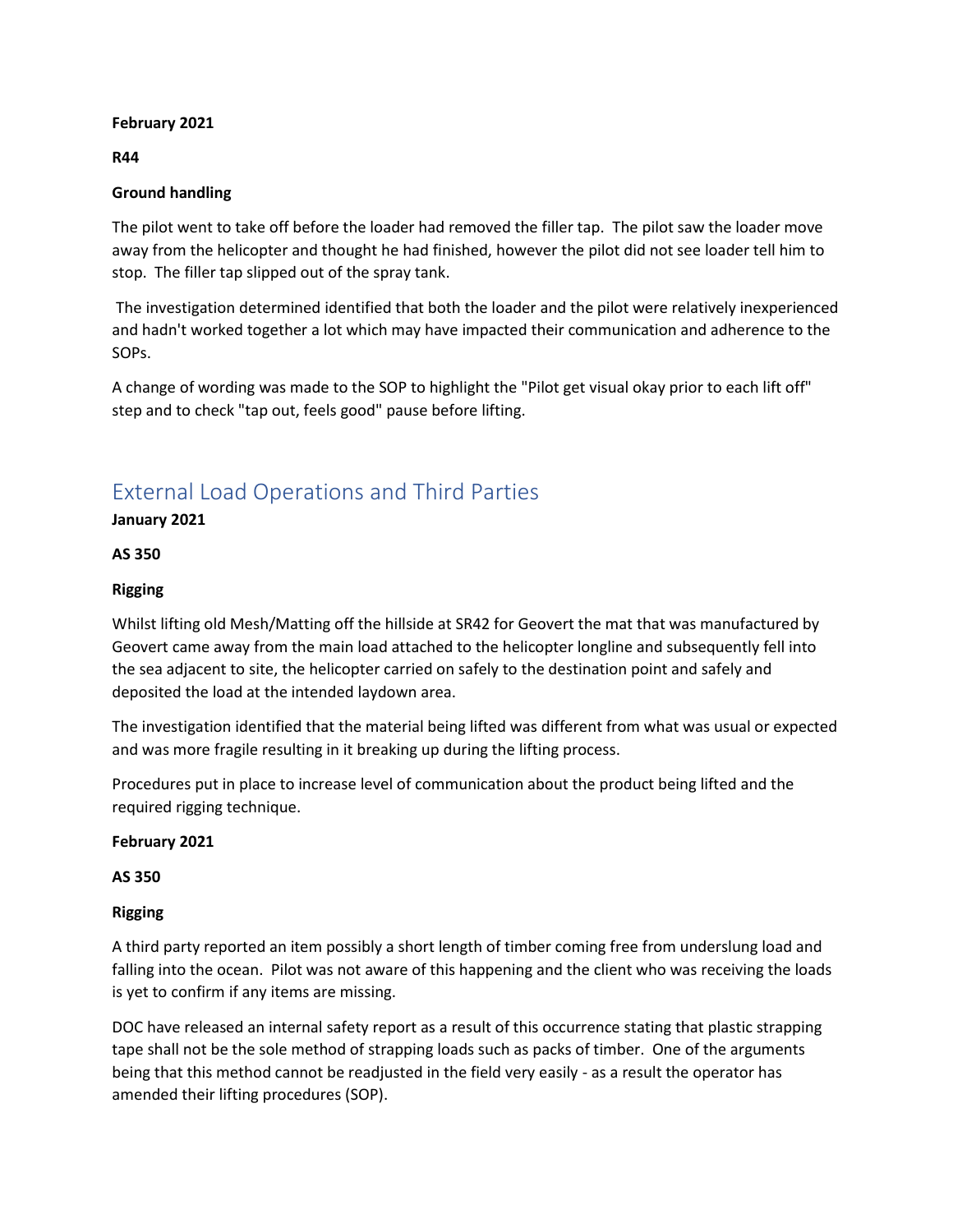Staff reviewed DOC's safety report in conjunction with current lifting SOP and associated Hazard areas and risks. New procedures to use of pallet wrap where short or low friction items are required to be stacked for a load and secondary strapping methods such as truck strops to support the function of plastic strapping.

#### **January 2021**

**Hughes 500**

#### **Landing site**

The helicopter was being operated on a Commercial Transport Operation (CTO) transporting Department of Conservation (DOC) workers from Lake Taylor to the Harper Bivvy at the head of the Hurunui River.

On arrival at Harper Bivvy the pilot observed that the normal landing site, adjacent to the Harper Bivvy, was overgrown with vegetation. Overhead the area the pilot completed an aerial reconnaissance and selected an alternative landing site. The pilot completed another aerial reconnaissance circuit and then landed on the selected site. Pilot disembarked helicopter and offloaded passengers. Pilot then departed back to Lake Taylor to uplift another load of passengers.

On returning to the Harper Bivvy the pilot landed at the location used previously. Following landing the pilot again depowered (ground idle) the helicopter and disembarked to offload passengers. Following passenger disembarkation, the helicopter tipped back onto the tail stinger. The pilot who was standing beside the helicopter immediately jumped onto the front of the skid and the helicopter returned to a near level state. Pilot shutdown helicopter and a passenger then stood on the front of the skid whilst pilot completed an inspection.

On inspection the pilot observed that that the area of ground the tail rotor had contacted was soft moss with no visible rocks or stones and that the tail rotors showed no sign of damage.

The pilot identified that the rear of the helicopter skids (predominately right) had sunk slightly into the ground.

Department of Conservation (DOC) are responsible for maintaining the vegetation around the Harper Bivvy, including the vegetation around any area used by a helicopter as a landing site for the transportation of their workers and/or equipment. Given the number of huts, DOC do not actively schedule maintenance on all landing sites. Whilst DOC had previously completed maintenance on the Harper Bivvy landing site, given its low usage, it was not part of their scheduled maintenance programme. DOC advised that they are reviewing future hut helicopter landing site vegetation maintenance requirements.

Maintenance controller decided to have maintenance provider carry out an inspection IAW MD Helicopters CSP-HMI-2, 05-50-00 Pg6 to add assurance. Nil defects were observed.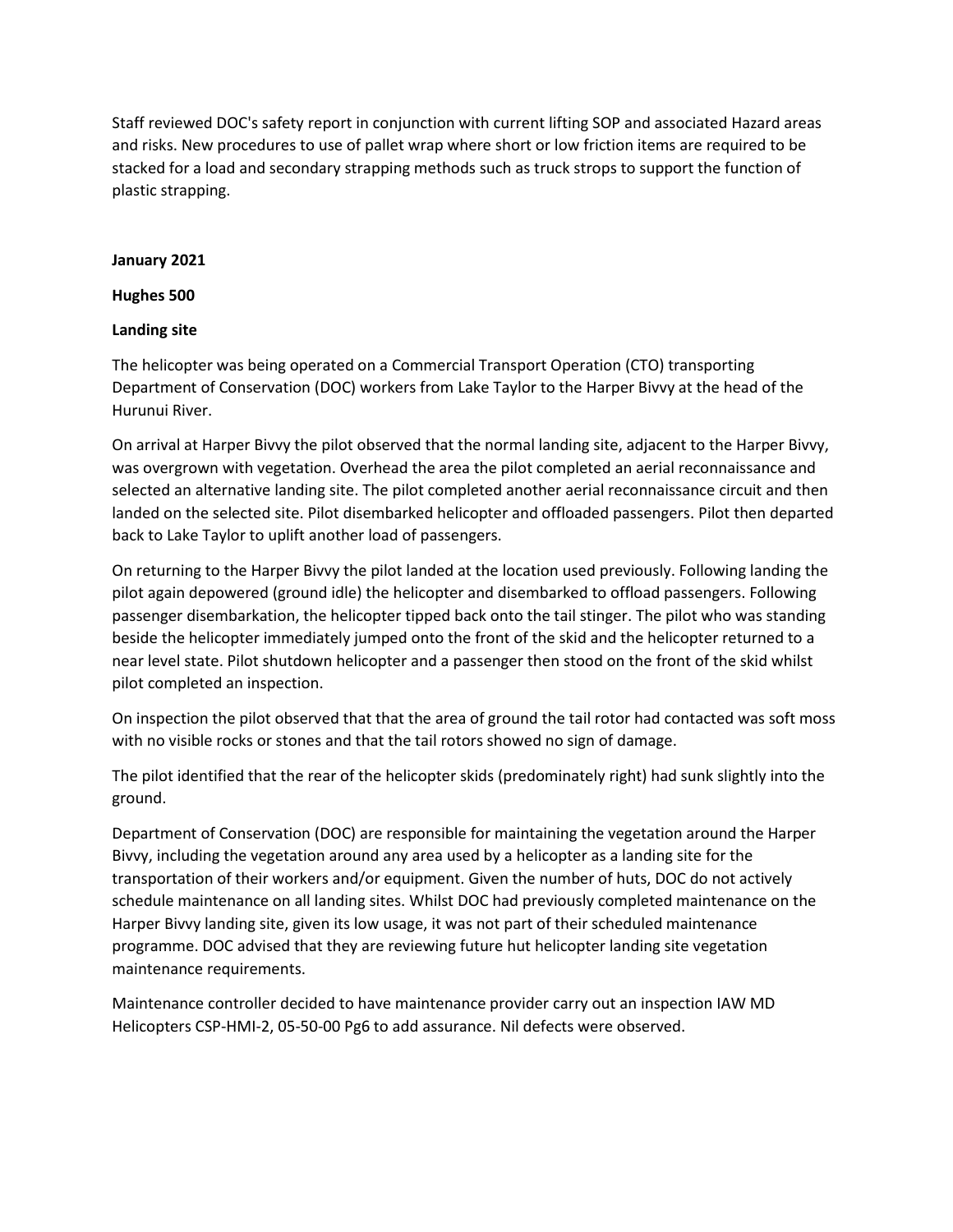## Summary Section

This section offers some final comments about risks and safety management, based on analysis of recent reports and developments in the aviation sector. Two key developments affecting the sector are the opening of the Trans-Tasman Travel Bubble (TTB) and increased funding for work relating to the conservation estate including wilding pine and pest control. I want to repeat a comment from one of the investigation reports summarised (above) in this safety notice, which applies to **ALL** types of helicopter operation:

## "*In Agricultural Work, flight safety relies on routine. When the routine changes the operator requires the crew to "take five", reset and reassess the risks before continuing."*

For some operators, routines may be about to change. With Australian travellers allowed to enter the country, it is reasonable to expect that scenic and passenger air transport operations may increase for some, particularly South Island operators over the winter season. Routines may also be changing for operators looking to undertake more work for agencies like DoC. Regardless, if routines are changing, the advice above should be followed: *reset and reassess the risks before continuing.* Below are some key ones:

#### **Passenger Transport Operations**

• Ensuring currency for all staff and crew on operating procedures, passenger briefings, and helicopter performance (IGE/OGE) and handling characteristics under maximum passenger load. Many hard lessons have been learned in the past about things like passengers having loose items in the cabin, or not following embarking and disembarking procedures, or exceeding weight and balance limits for the conditions, just as three examples.

#### **Operational Type, Tempo, and Planning**

• Over the last 12 months a number of operators have moved into different types of operation, each of which will have its own routine, procedures, and tempo. One noticeable feature of several incident reports over the last 12 months has been changes of plan, or completing a job faster than expected and then 'doing something further' for the customer. We've seen this in particular with external load operations. As an example:

An operator doing fencing work on a track was told en route that the drop zone location had shifted some 100 metres or so. The bucket was on a 50ft strop. Clearance at the *planned* drop zone was more than adequate; clearance at the *new* drop zone was not – the helicopter clipped trees and ended up rolling over near the track.